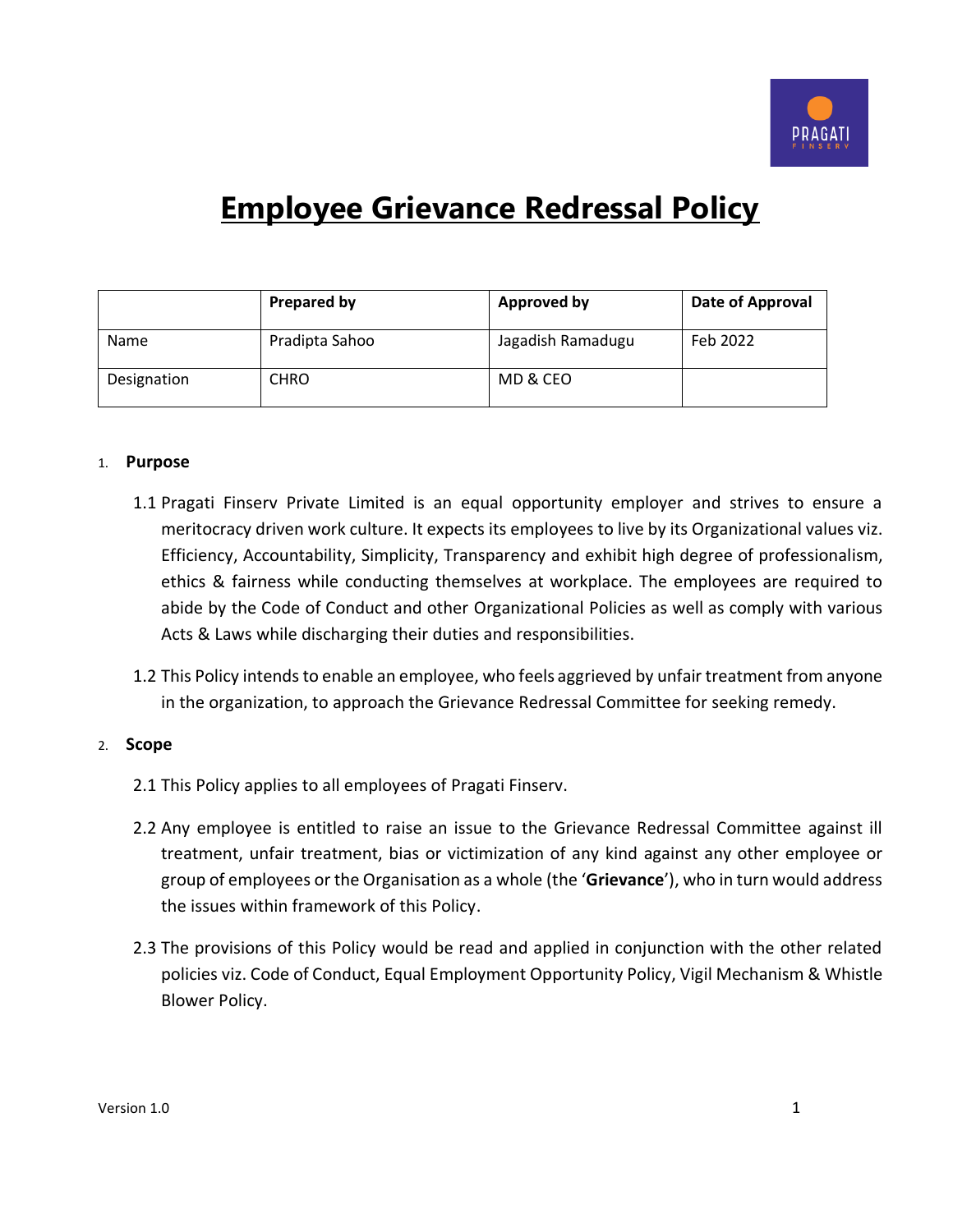

2.4 This policy should not be misused by an employee to prevent the organization from any action as per the employment contract viz. Transfer etc or against initiation of departmental action or Performance Improvement Plan etc for legitimate reasons in terms of the rules and policies of the Company. It shall not be construed as a violation of this policy in case any action is taken against an employee based on merits of his/her conduct, behavior or performance.

### 3. **Raising a Grievance**

3.1 For the purpose of this Policy, Grievance by an employee is defined as, *"expression of complaint against perceived unfair treatment, ill treatment, bias or favoritism by another employee or a group of employees."*

### 4. **Grievance Redressal Committee**

- 4.1 The Grievance Redressal Committee (the '**Committee**') shall consist of following 3 (three) Members constituted for effective functioning of this Policy having the following roles and responsibilities. For effective functioning of the Committee, a quorum of any –2- members would suffice.
	- i. COO
	- ii. CIO
	- iii. CHRO
	- a) To receive & take cognizance of the Complaint made by the aggrieved employee (the '**Complainant**').
	- b) To give an opportunity to the Complainant to raise grievances and to adduce evidences & witnesses, so as to ascertain the veracity of the allegations and the facts of the case.
	- c) To investigate the Complaint made by the Complainant, interrogate the accused and witnesses, and verify the evidences produced by the Complainant, any related records (online or offline) that may be deemed necessary under the circumstances to ascertain the facts of the complaint.
	- d) To finalize an investigation report and submit it along with its recommendation of remedial action to the MD&CEO.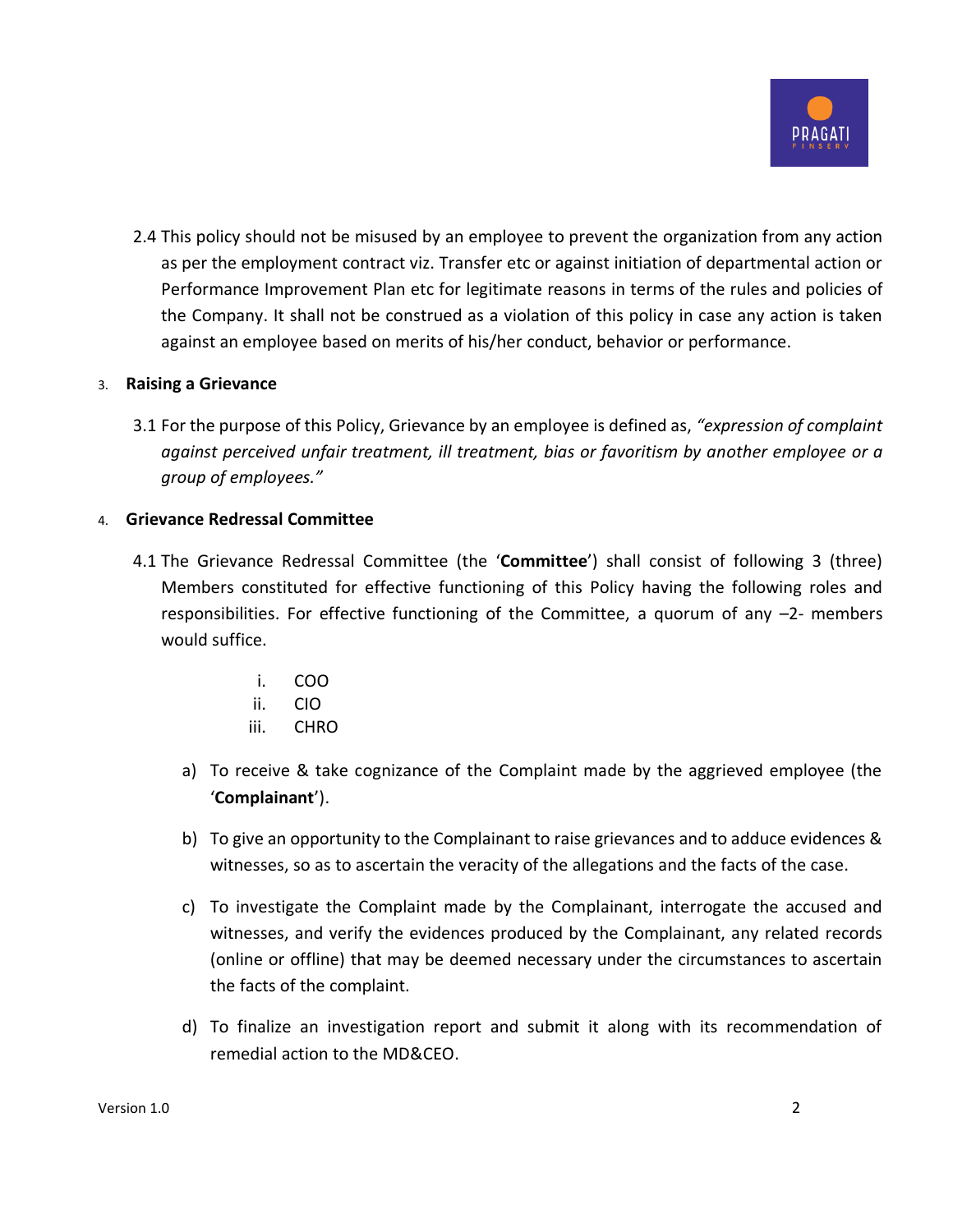

### 5. **False Complaint(s):**

- 5.1 Any employee found to have knowingly made a false allegation/complaint to the Committee, shall be construed as having committed a misconduct under the Code of Conduct & Employment Contract, for which appropriate disciplinary/departmental action would be taken, which may include the following:
	- a) Written apology from the complainant
	- b) Issuance of Warning letter
	- c) Reduction to a lower Grade / Level / Position by way of punishment
	- d) Reduction of the Salary by way of punishment
	- e) Termination from service without any notice or compensation

### 6. **Reporting and investigation process**

- 6.1 Any employee having a grievance or allegation against another employee or group of employees or the organisation as a whole, shall submit the Grievance to the Committee by writing to [grievance@pragatifin.com](mailto:grievance@pragatifin.com)
- 6.2 The Committee shall acknowledge the receipt of the Complaint within –3- working days from receipt of such Grievance.
- 6.3 The Committee shall appropriately and expeditiously investigate the complaint, call for information, evidences, witnesses and examine it on merits of the facts & circumstances.
- 6.4 If the Committee, based on circumstances of the complaint, deems it necessary, it may appoint an Investigator (internal or external) to investigate the complaint to find out the facts and merits of the complaint & submit investigation report to it.
- 6.5 The committee shall have right to call for any information/document and examine any employee of the company or other person(s), as they may deem appropriate for the purpose of investigation
- 6.6 The Committee shall share Investigation Report and recommend the necessary remedial action to the MD & CEO.